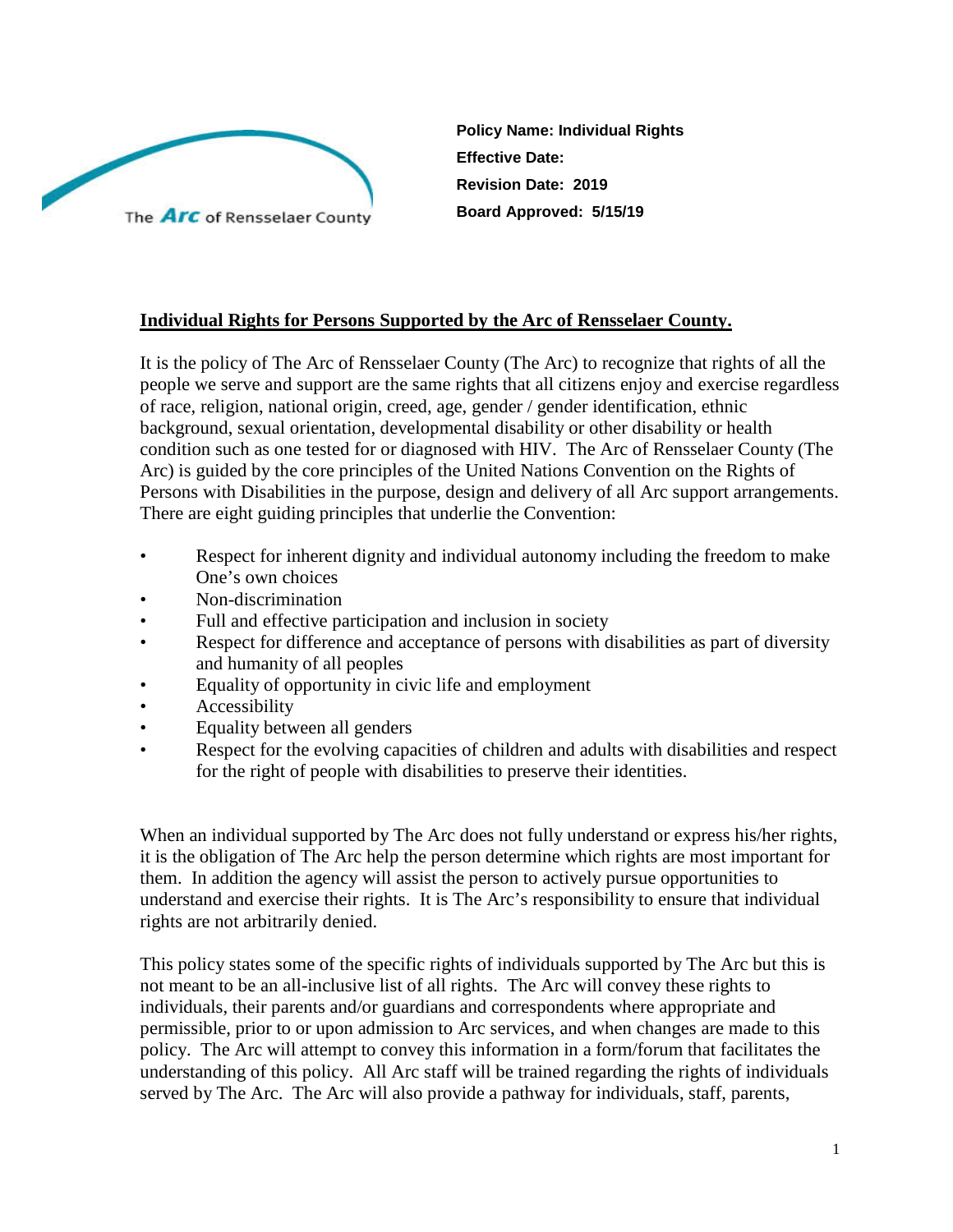guardians and/or correspondents to register complaints and concerns with The Arc Administration, Board of Directors, representative of the Office of People with Developmental Disabilities (OPWDD) and the Justice Center. It is The Arc's intent to support individuals or his/her parents, guardians, or correspondent's ability to object to the application, adaptation and/or denial of any rights that are stated in this policy.

# *Statement of Individual Rights*

The rights set forth in this policy reflect the rights afforded to all citizens of the United States and the State of New York, which are (but not limited to): Life, Liberty and the Pursuit of Happiness" as well as freedom of speech and movement. Rights also are intended to establish a support environment that protects and contributes to meaningful and safe living and working situations. In some cases, rights that are self-initiated or involve privacy may need to be adapted to meet the needs of certain persons with the most severe disabilities and/or those persons whose need for protection, safety and health care may justify such adaptation. Limitations of rights must be on an individual basis, for a specific amount of time for clinical purposes only. None of these rights will be violated for disciplinary reasons, retribution or for the convenience of staff or contractor.

## *Guidelines to Implement Individual Rights:*

Overall rights relate to:

- $\triangleright$  The right to accept or deny services provided by OPWDD and the Arc.
- $\triangleright$  The right to choose and make decisions about life, work, spirituality and intimate relationships
- $\triangleright$  right to live and work in inclusive community settings
- $\triangleright$  the right to have a family and to marry

Specific assurances related to the provision of services, individual choice and rights include:

# **The Arc upholds the following rights in providing Supports and Services**

### *This includes:*

- freedom from physical or psychological abuse
- freedom from corporal punishment
- freedom from unnecessary use of mechanical restraining devices
- freedom from unnecessary or excessive medication
- protection from commercial or other exploitation
- confidentiality with regard to all information contained in their records and with regard to HIV related information
- A written individualized supported plan that addresses the unique needs, capabilities and interests of each person Arc serves that fosters such outcomes as: increased choices, participation in the community, reciprocal relationships,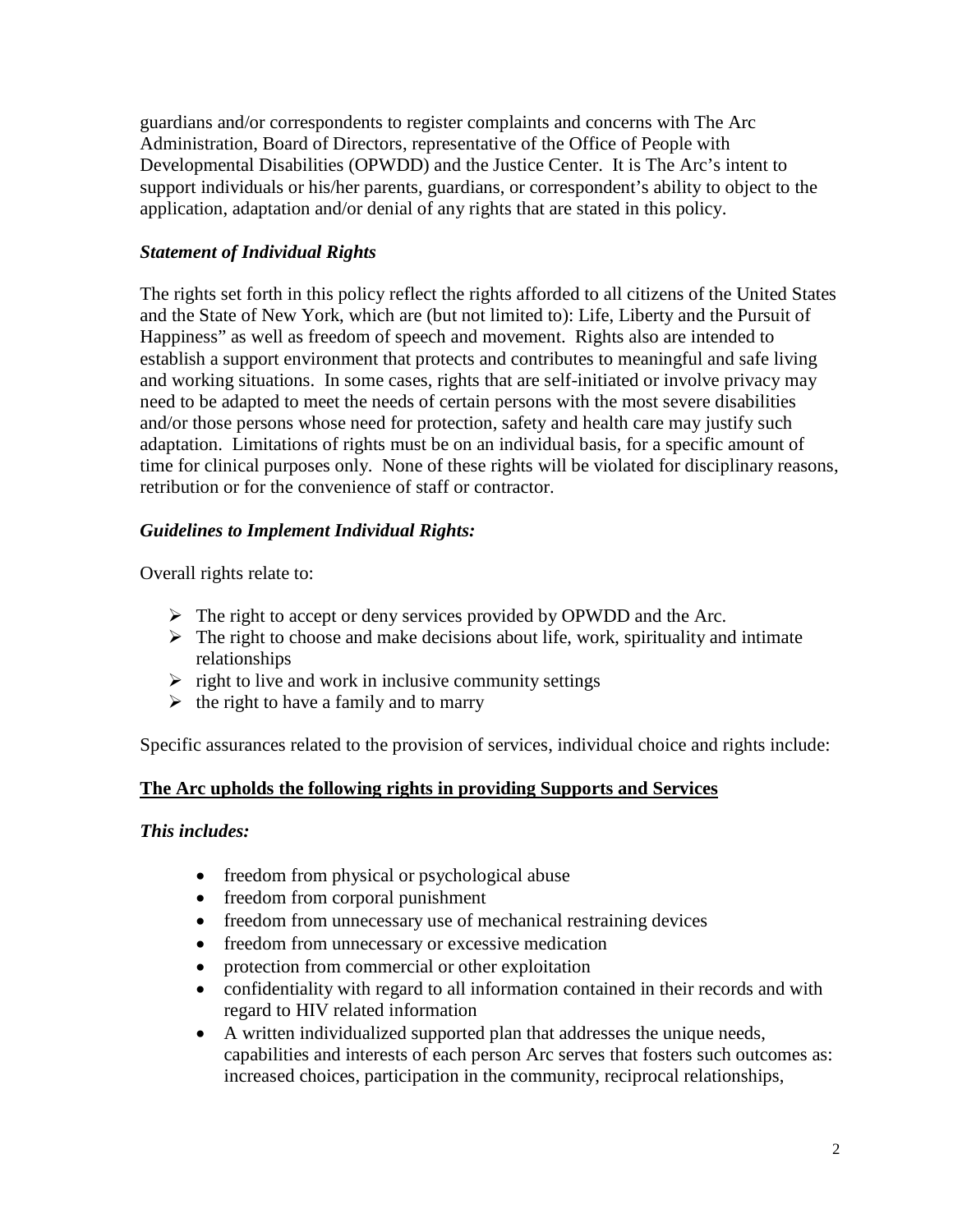increased work and life competence, valued community roles (in work, volunteerism, spirituality and recreation) and safe and comfortable housing.

Such a right includes:

- $\triangleright$  the opportunity to participate in the development and modification of their plan of services
- $\triangleright$  The opportunity to object to any provision within the individualized plan of services and the opportunity to appeal any decision.
- $\triangleright$  Services and supports, including assistance and guidance, from staff who are trained to provide services/supports adequately, skillfully, and safely with full respect for the individual's dignity.
- $\triangleright$  Appropriate health care and the opportunity, to the extent possible, to have input either personally or through parent(s) or guardian(s) where appropriate and permissible, or correspondent to participate in the choice of physician and dentist or the opportunity to get second opinion.
- $\triangleright$  to be informed on or prior to admission, regarding the supplies and services that The Arc will provide or for which additional charges will be made and timely notification of any charges in support or services
- $\triangleright$  the opportunity, either personally or through parent, guardian or correspondent to express without fear of reprisal, their grievances, concerns and suggestions to the Executive Director of The Arc, to the Commissioner of OPWDD and the NYS Justice Center.

# **Guidelines Related to Personal Choices Concerning Sexuality**

### *This includes:*

Access to clinically sound instructions on the topic of sexuality and family planning services and information about the existence of these services, including medication or devices to regulate conception, when clinically indicated. This right includes:

- Freedom to express sexuality as limited by one's consensual ability to do so provided such expressions do not infringe on the rights of others.
- The right to make decisions regarding conception and pregnancy pursuant to the mandates of applicable State and Federal Law.

The right of The Arc to reasonably limit the expression of sexuality including the time and location thereof in accordance with a plan for effective site management.

### **Guidelines Related to Personal Choices Concerning Spirituality**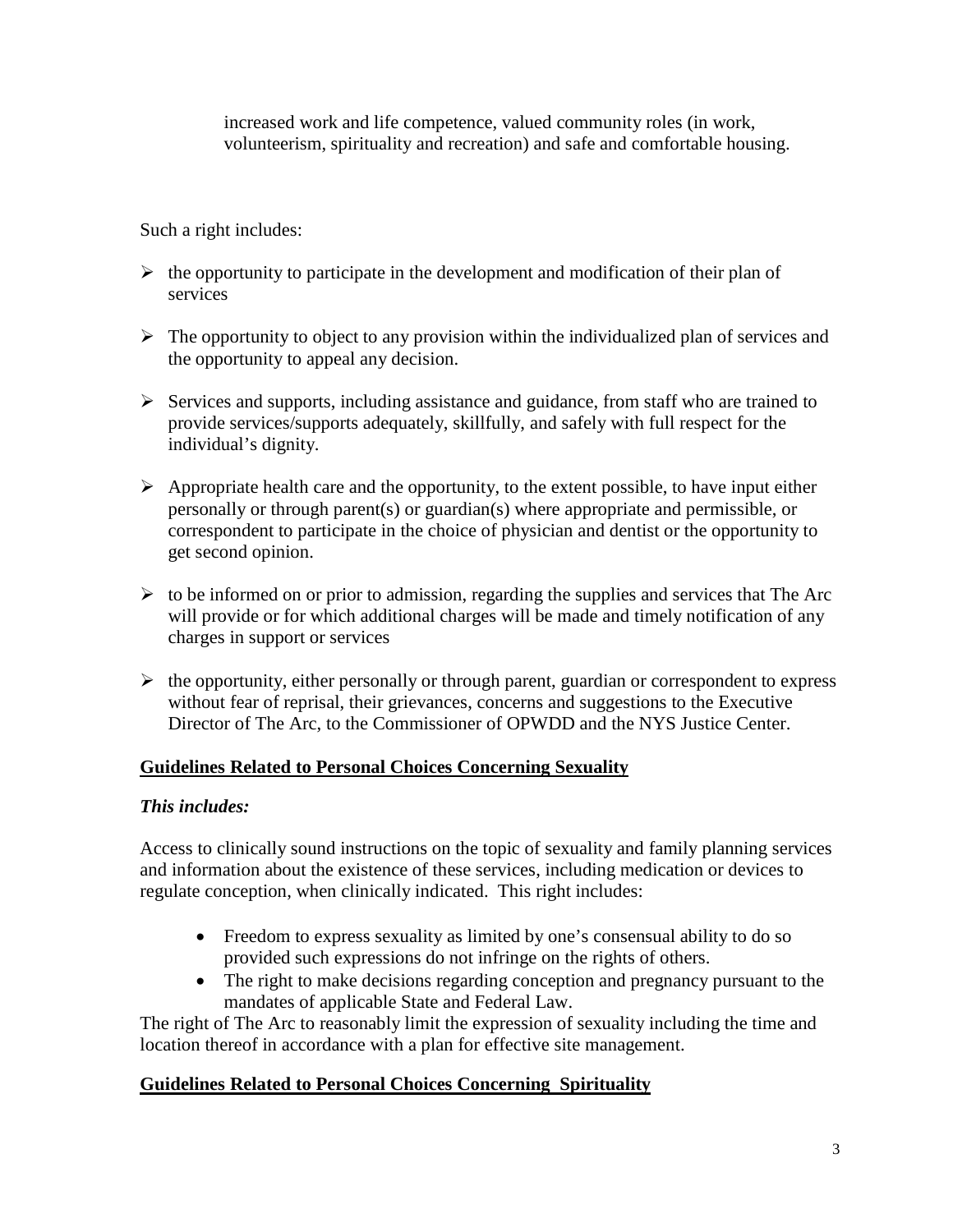• The right to observe and participate in your religion of choice including the right not to participate.

# **Guidelines Related to Citizenship**

### *This includes:*

- The right to register and vote and the opportunity to participate in activities that educates and informs in civic responsibilities.
- The right to freedom from discrimination based on the protected classes.
- The right to use one's own personal money and property and to receive regular notice of financial status and the provision of assistance in the use of his/her resources as appropriate.
- To have one's cultural identity respected.

## **Guidelines Related to Safe, Healthy and Supportive Living Arrangements**

### *This includes:*

- to consider a residence of The Arc, as one's own home
- A balanced and nutritious diet, served at appropriate times and in consideration of the individual's preferences. Diet and food will not be altered or totally denied for behavior management purposes.
- Individually owned clothing, which fits properly, is maintained properly and is appropriate for age, season and activity. The individual is to be involved in the selection of his/her clothing.
- adequate, individually owned grooming and personal hygiene supplies
- A reasonable degree of privacy in bedrooms and bathrooms.
- A reasonable amount of safe, individual, accessible storage space for clothing and other personal belongings used on a daily basis.
- The opportunity to request an alternative work, day programming or living situation.
- The opportunity to receive visitors at reasonable times; to have privacy when visited, provided such visits avoid infringement on the rights of others; and to communicate freely with anyone within or outside the facility.

### **Guidelines Related to Health Care Proxy and DNR**

### *This includes:*

- Not denying an individual the opportunity to make or have made on his/her behalf, an informed decision regarding health care proxy and/or DNR.
- Help ensure that each adult person who formulates a health care proxy and/or DNR while residing at an Arc residence does so voluntarily and without duress.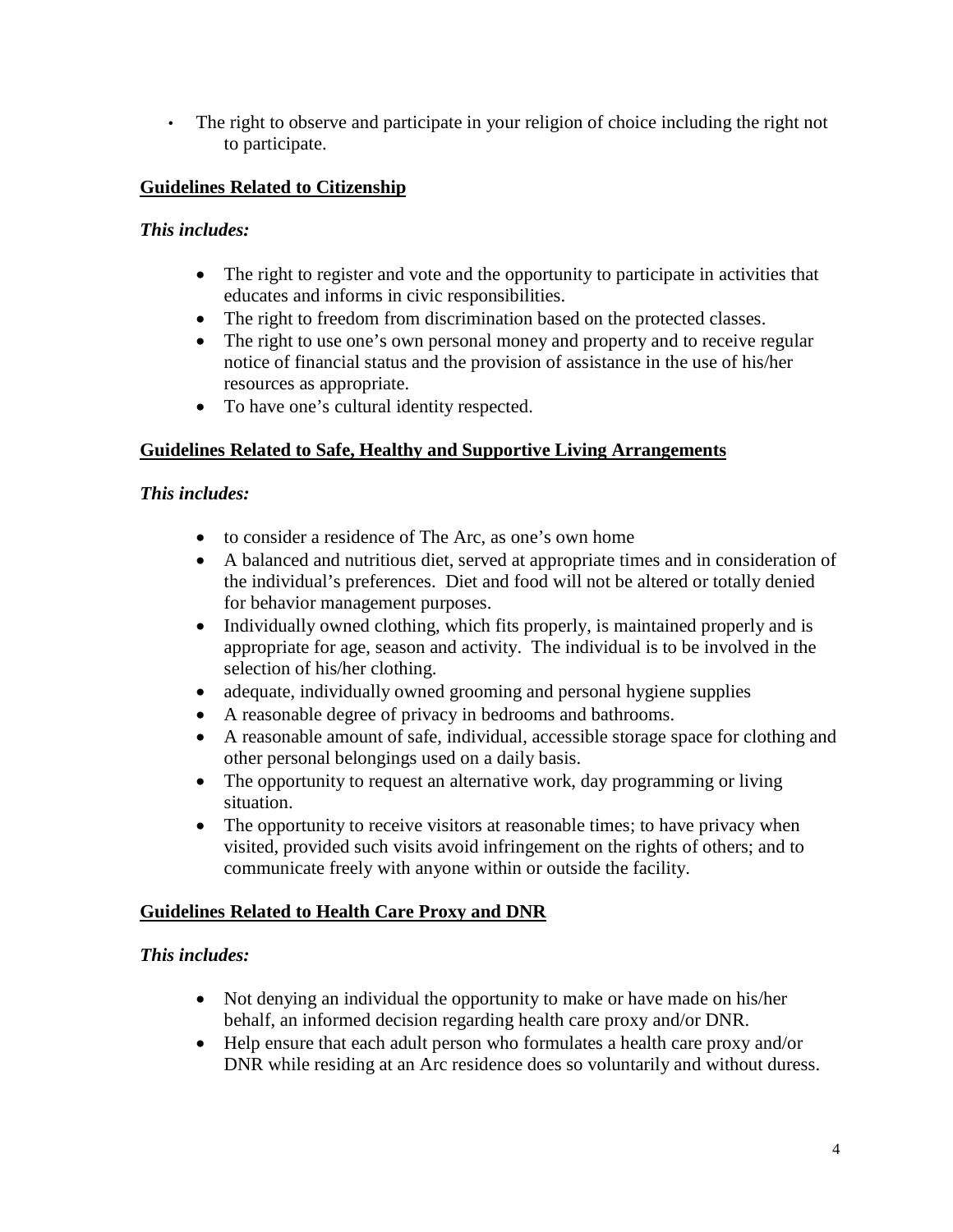- If provided with a person's duly executed health care proxy, ensures that the health care proxy or copy becomes part of the medical portion of that person's medical record.
- Informs MHLS of any situations that involve the development or execution of a health care proxy/DNR that does not involve the voluntary approval or understanding of the individual or designed guardians.

#### **Guidelines for Managing Complaints (Service and Rights related)**

At any point in time should a person receiving support from The Arc wish to file a complaint in regard to services, treatment by staff , or other service related issue - that person may report such a complaint to any staff that they feel most comfortable. Situations that involve rights violations that are coded as abuse or neglect, reporting to the Justice Center is required. The Arc Objection to Service Policy covers changes in services. All other complaints are to be handled using the procedure articulated in the following paragraphs. While it is in this interest of the person and the agency to respond quickly and thoroughly to this complaint, the following steps shall be followed:

- 1. If possible the staff member receiving the complaint shall evaluate the issue and attempt to address the matter if it is within their scope of responsibility. If it is determined that the complaint is related to alleged mistreatment, abuse or neglect, and rights violations that are coded abusive in nature the staff person is required to report it to the Justice Center and complete an incident report. If it is a complaint regarding changes in services or issues with supports the staff member will inform their immediate supervisor of the complaint and follow-up action in a prompt manner-and no more after 24 hours following the initial complaint.
- 2. If the staff member is unable to address the complaint they are to inform their immediate supervisor for assistance immediately-and no later than 24 hours following the initial complaint. Further, they are to inform the person that has filed the complaint of the status of the problem-solving process.
- 3. The supervisor is expected to notify the Program Director of the complaint and planned action within 24 hours of being informed.
- 4. If unable to resolve complaint the supervisor and Director will work jointly to resolve the matter and include all necessary agency resources-within reason. At this stage the agency CEO will be informed.
- 5. As a final step in the resolution process the CEO will meet with all relevant parties to resolve difficulties that have surfaced within the problem-solving process. It will be at the discretion of the CEO to determine final agency strategies in response to the complaint.
- 6. All agency actions in response to the initial complaint will be documented in agency records.
- 7. All formal complaint processes will be reviewed annually by the agency's administrative team to identify key cause and effect factors, trends, and the quality of responses/ outcomes that led to effective outcomes.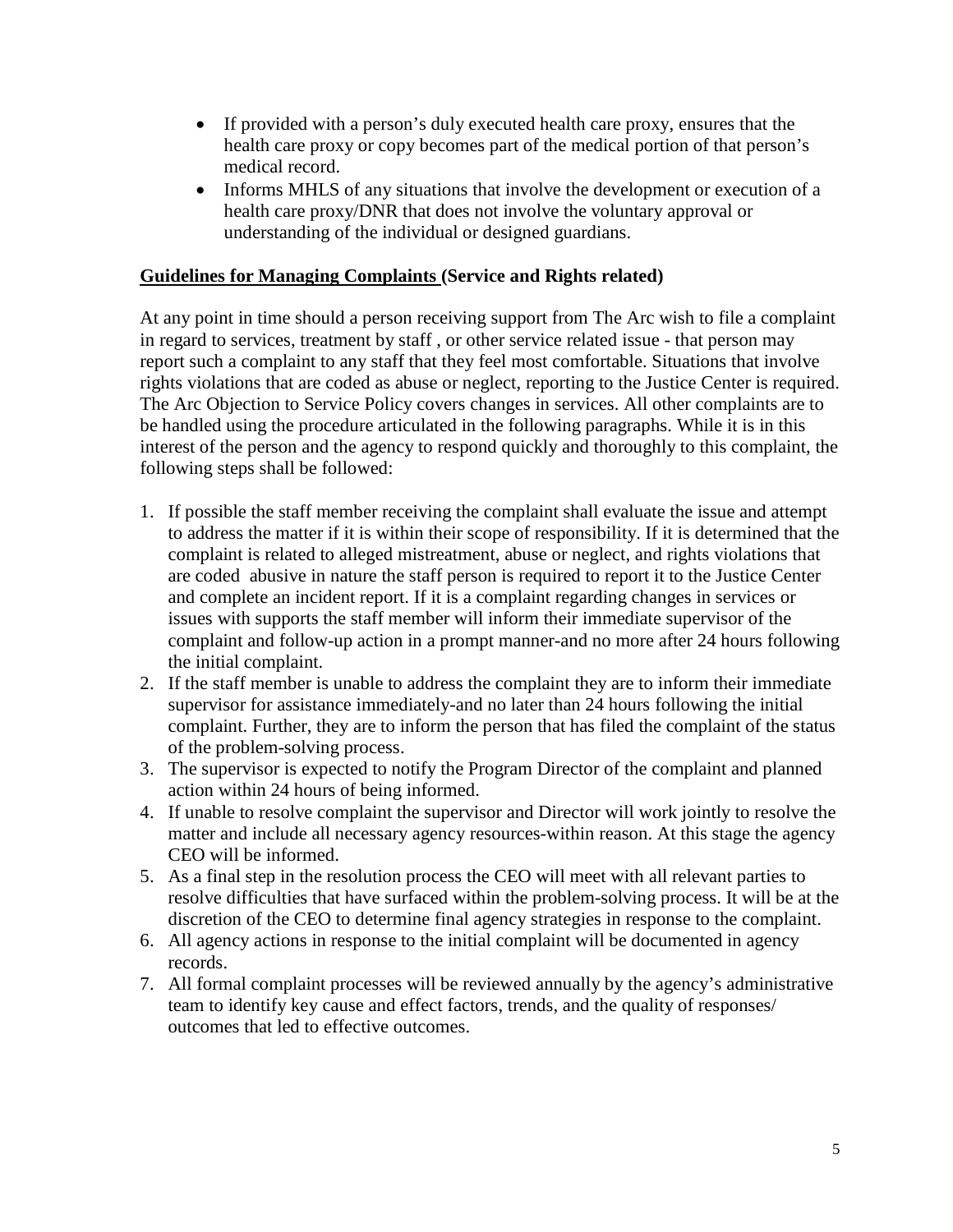#### **Procedures-Policy Violation**

Prior to, or upon achieving any supports and/or services from The Arc, an individual and if appropriate, their family, guardian or correspondent will be informed fully of his/her individual rights by a designated The Arc staff person at Admissions. These rights will be explained in such a manner that matches the cognitive abilities and/or primary language of the individual to ensure comprehension ("You and Your Rights" document).

- 1. The staff person will inform the individual, parents, guardians or correspondents of the complaint process including names and numbers to contact.
- 2. The staff person will facilitate the signing of the individual rights document by the individual, his/her family, guardian or correspondent and place a copy in the individual's file.
- 3. Staff will monitor The Arc's adherence to the individual's rights policy.
- 4. All Arc staff is required to report any violations of individual rights to the Program Directors, Associate Executive Director and/or the Executive Director.
- 5. The Program Director and or the Director of QA are required to follow through with an immediate investigation of all alleged violations of individual rights.
- 6. The Arc Administrative Team is responsible for the modification of this policy, therefore will initiate a communication to all staff, individuals and their families of any changes to this policy.

I have been informed of and/or read the above listed policy on individual rights. I have been made aware of the availability of The Arc Executive Director, the Commissioner of OPWDD, Director of the local DDRO and the Justice Center in the event that I have Complaints, objections or concerns relative to the exercise of these rights.